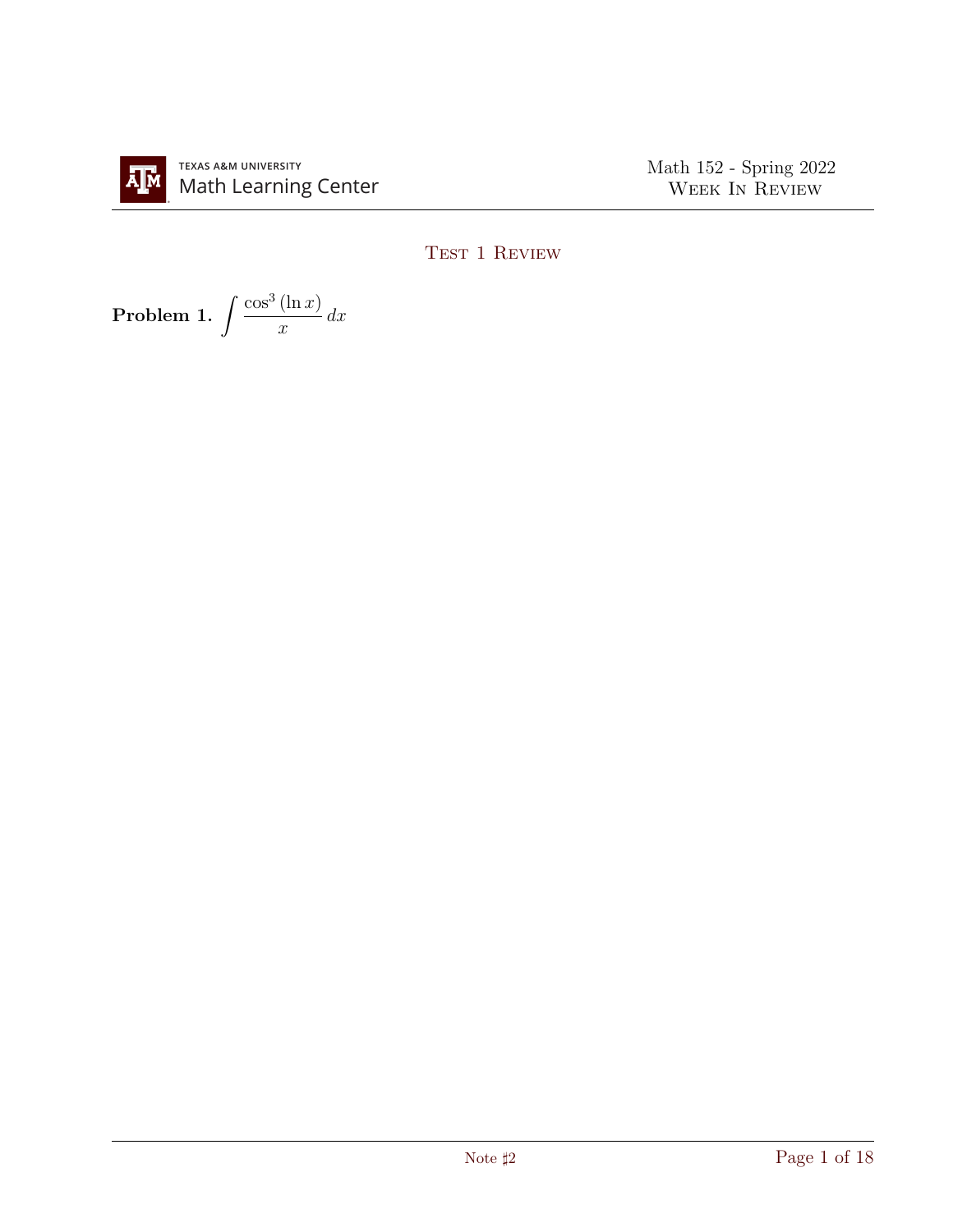Problem 2. The force required to hold a spring stretched to a length of 7 m is 5 N. Find the work required to stretch the spring from a length of 4 m to 8 m. The natural length of the spring is 3 m.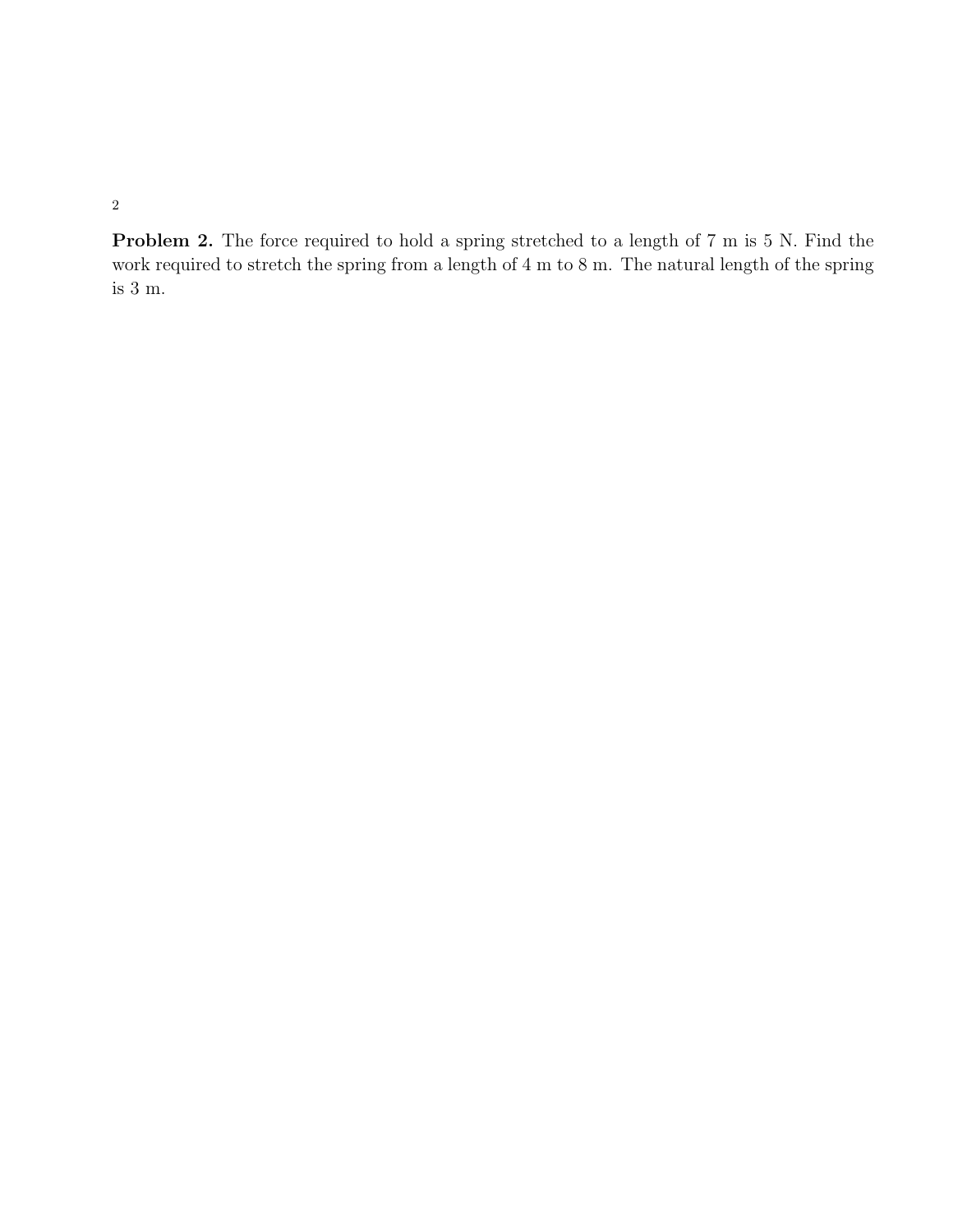## Problem 3.

Find the volume of the solid S whose base is bounded by the region  $x^2 + 4y^2 = 4$ , and crosssections perpendicular to the y-axis are isosceles triangles with height equal to the base.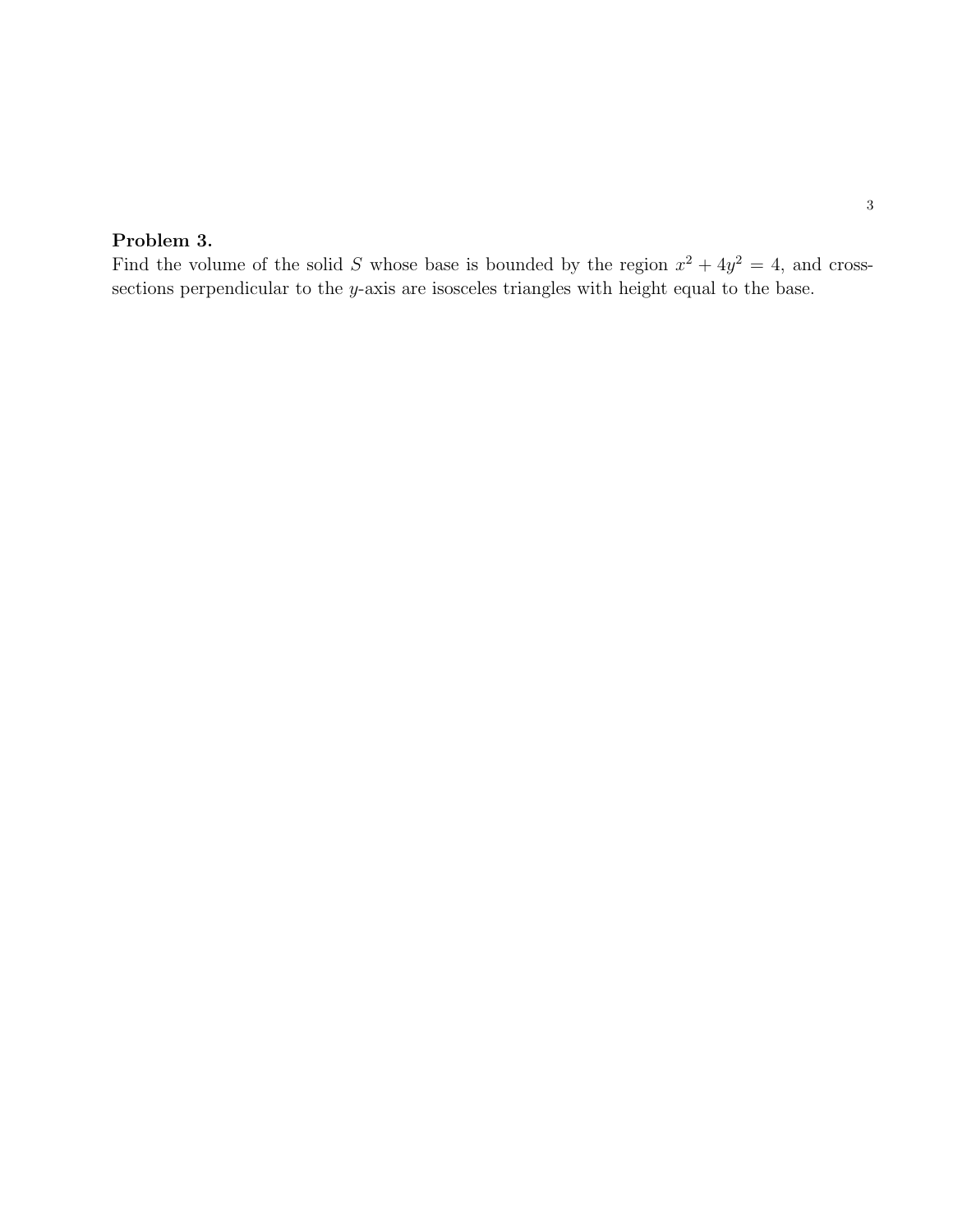**Problem 4.** Find the area bounded by  $x = 3y - y^2$  and  $y = -\frac{x}{2}$ 2 .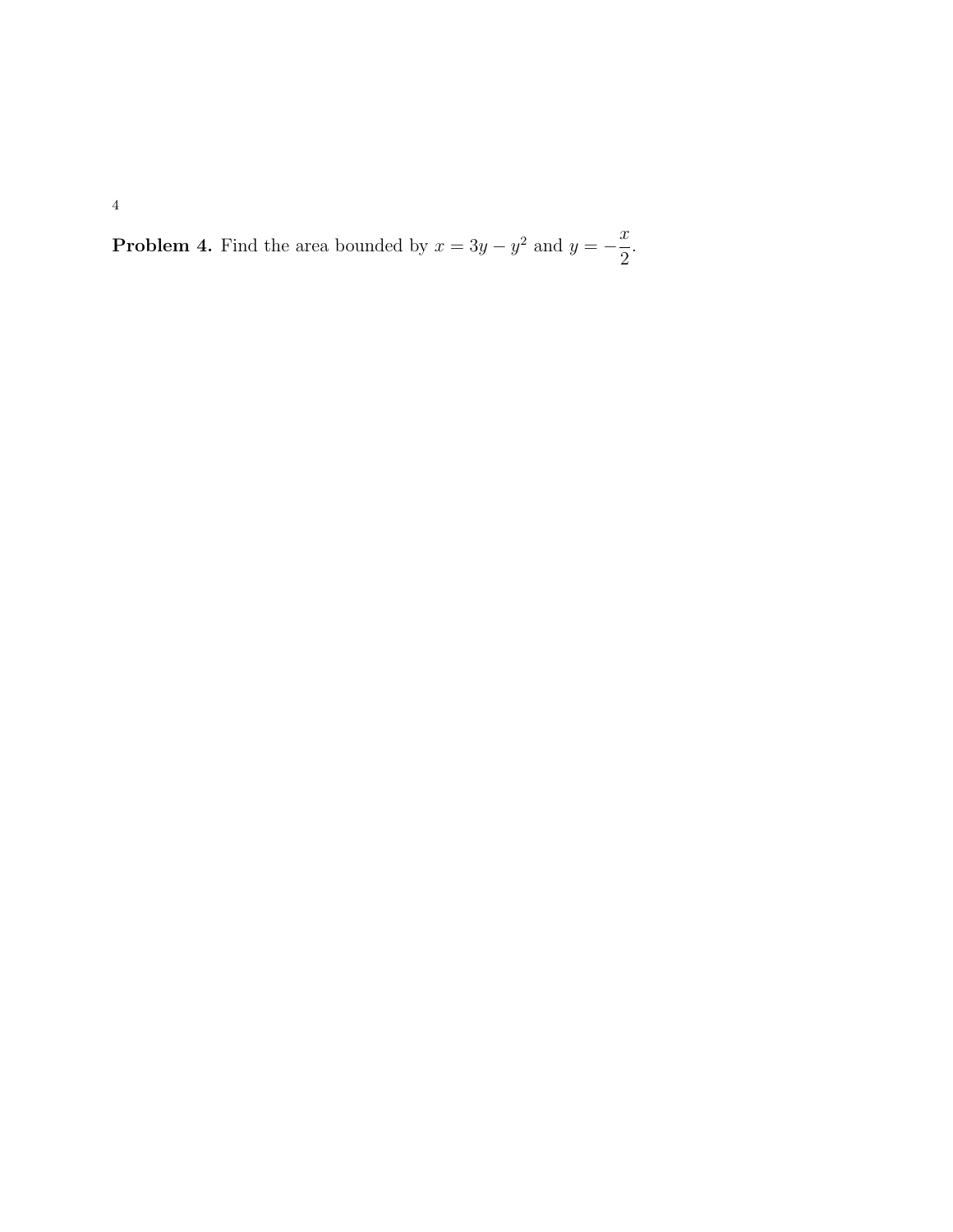Problem 5. 
$$
\int \frac{\ln x}{\sqrt{x}} dx
$$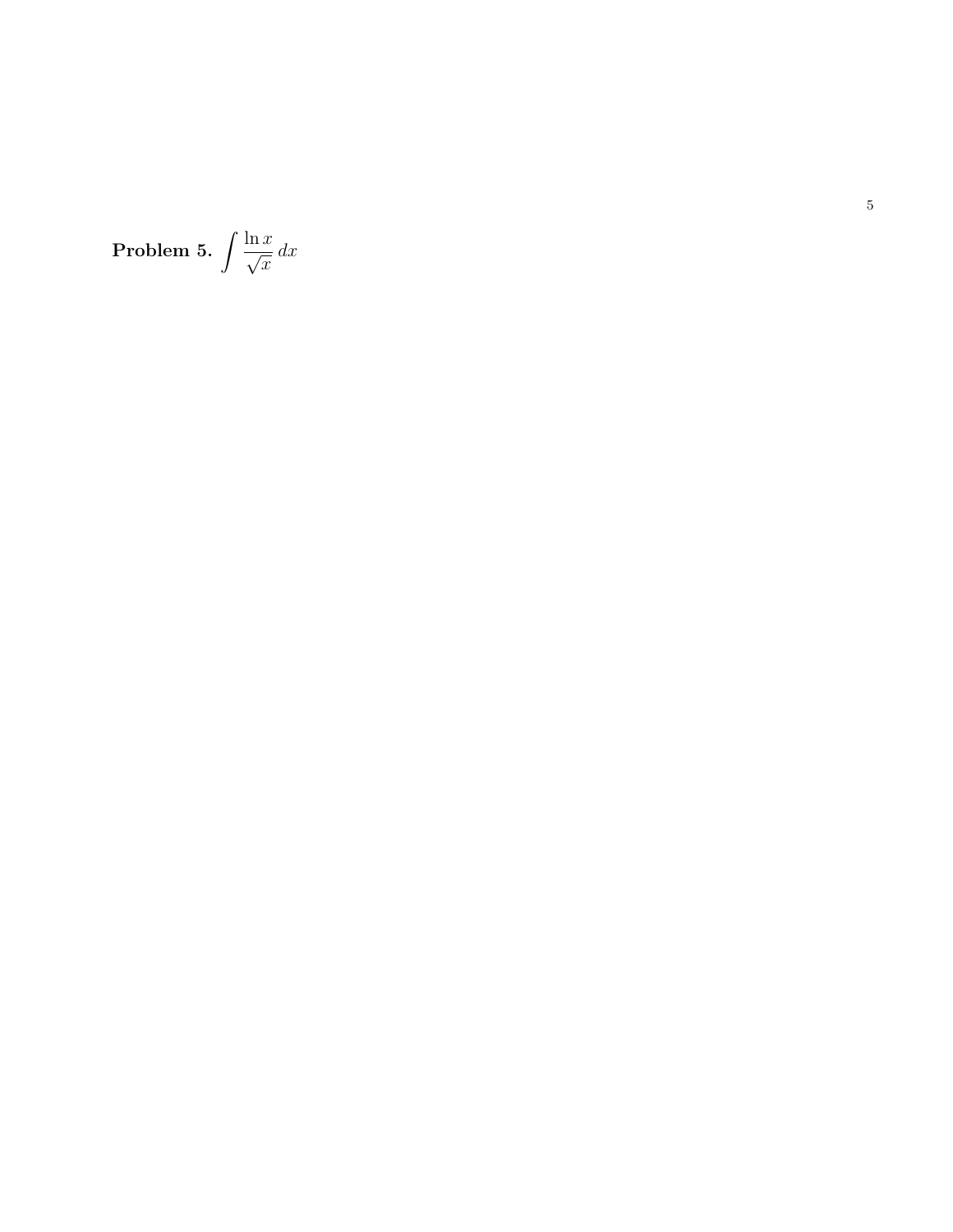**Problem 6.** The region bounded by  $y =$ 1  $\frac{1}{x^2}$ ,  $x = 1$ ,  $x = e$ , and  $y = 0$  is rotated around the y-axis. Find the volume.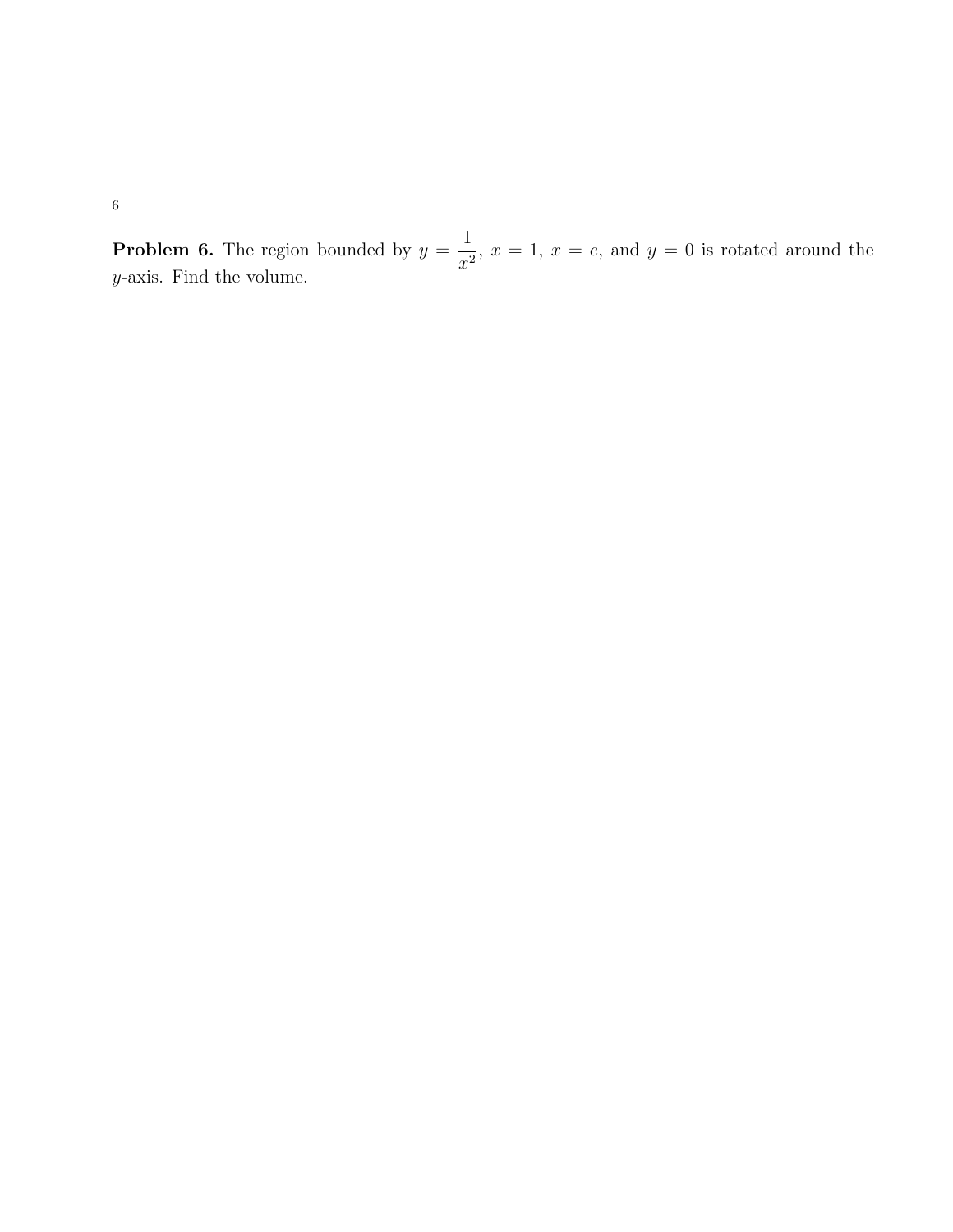**Problem 7.** The region bounded by  $x + y^2 = 4$  and  $x - y = 2$  is rotated around the line  $x = -1$ . Set up but do not evaluate an integral representing the volume of the solid.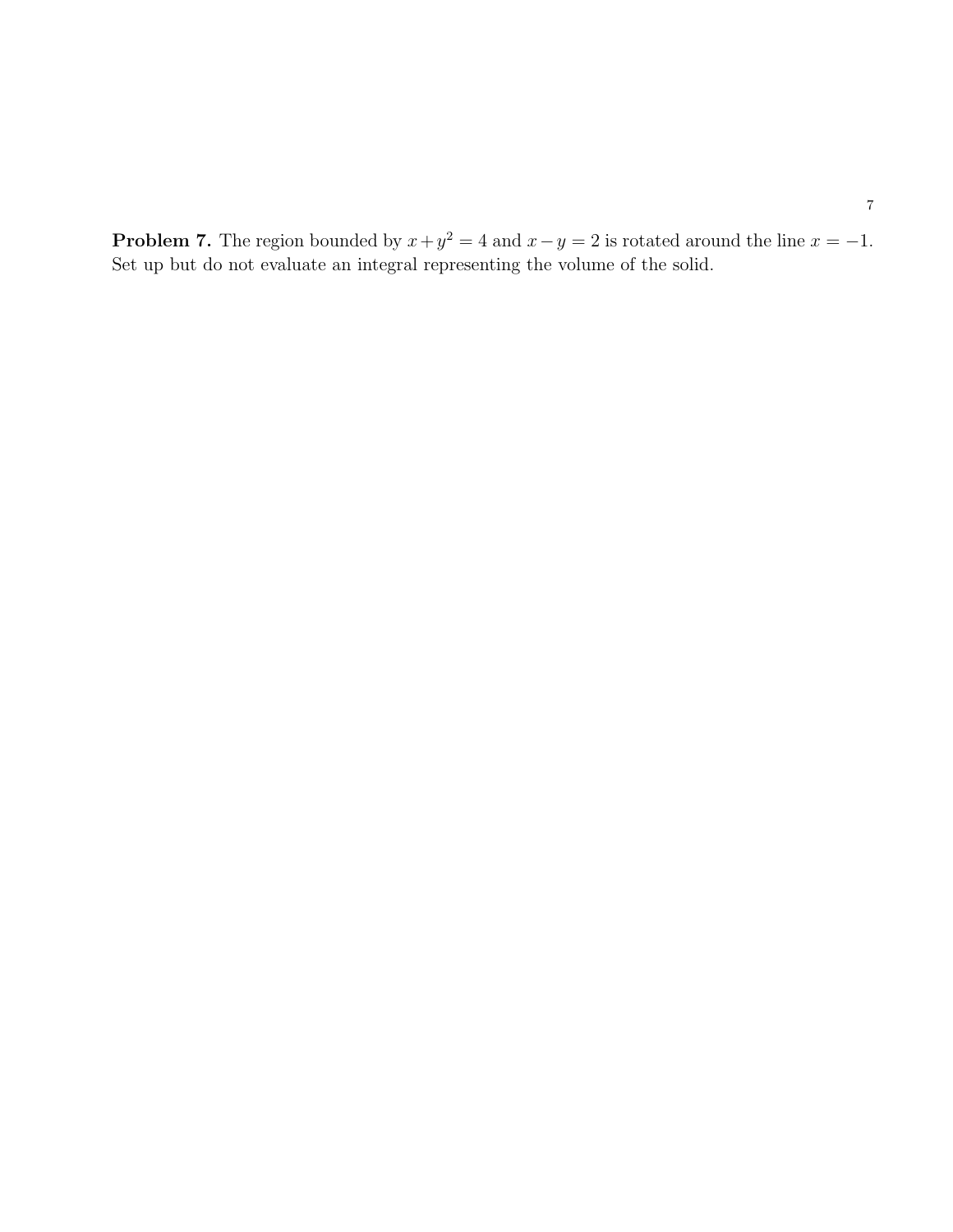**Problem 8.**  $\int_0^2 x^2 e^{3x} dx$ 

 $\overline{8}$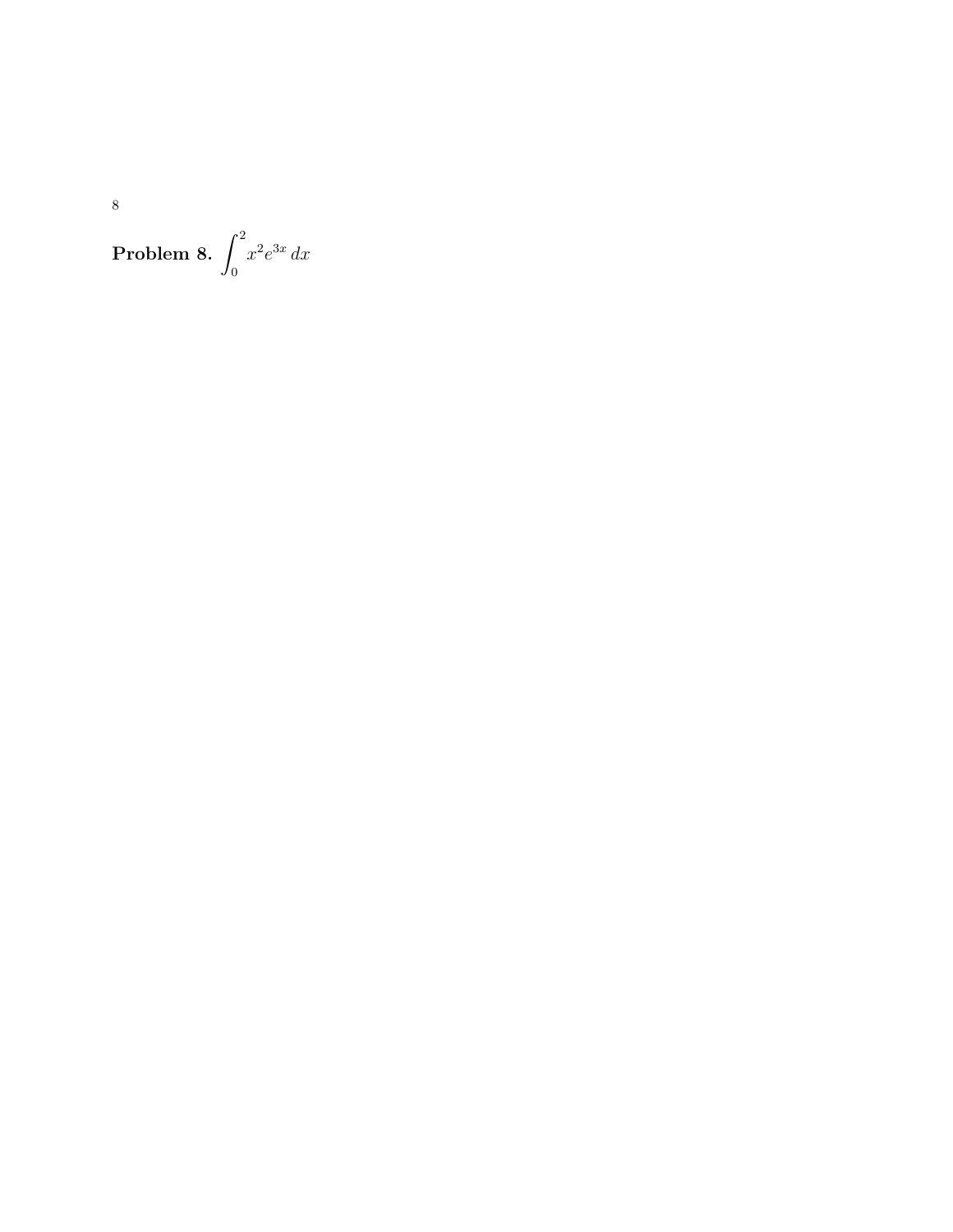**Problem 9.** Find the area bounded by  $y = 7 - x^2$  and  $y = 2x^2 - 5$ .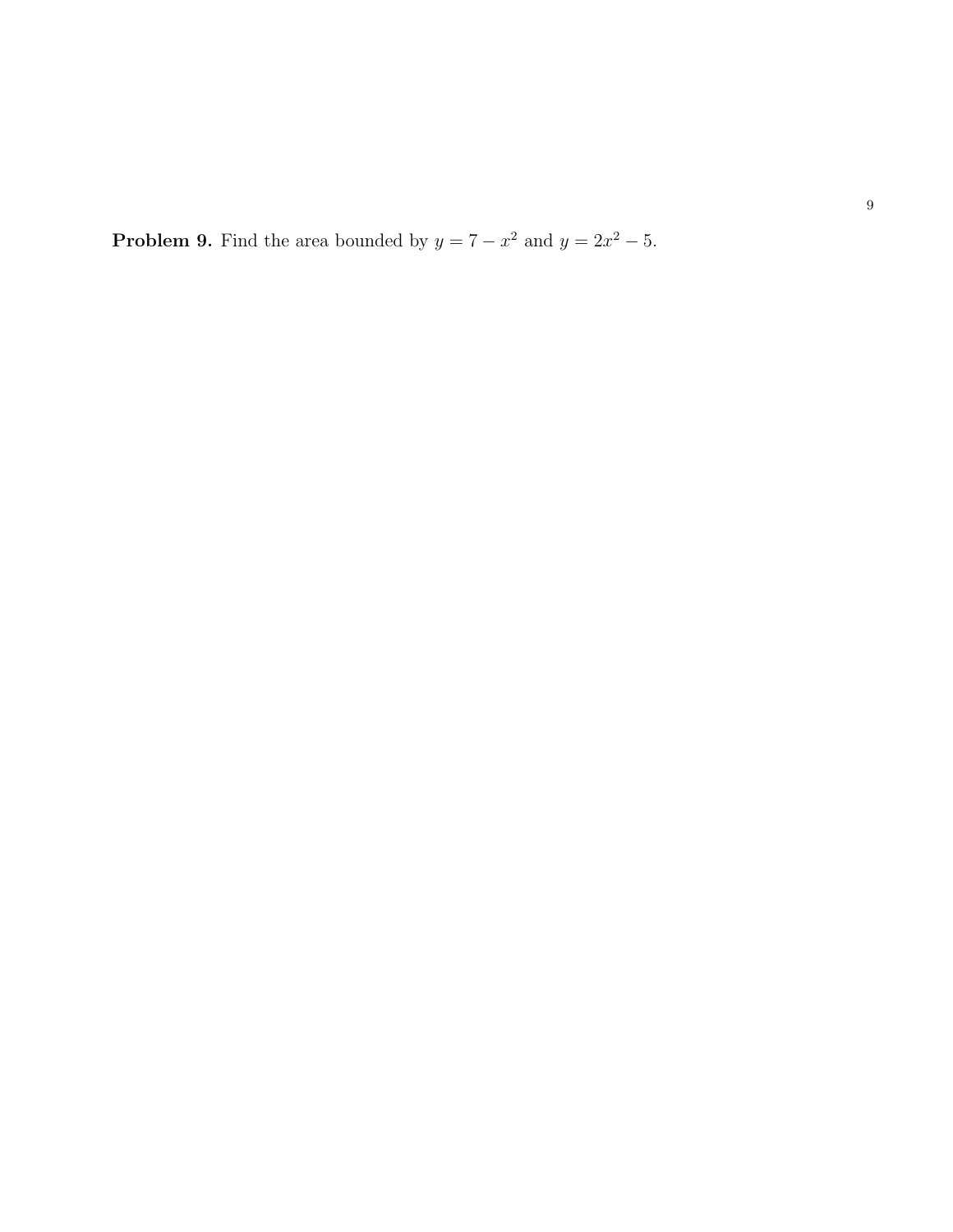Problem 10. Set up but do not evaluate an integral for the volume of the solid obtained by rotating the region bounded by  $y = x^2 - x$  and  $y = 2$  rotated around the line  $x = 3$ .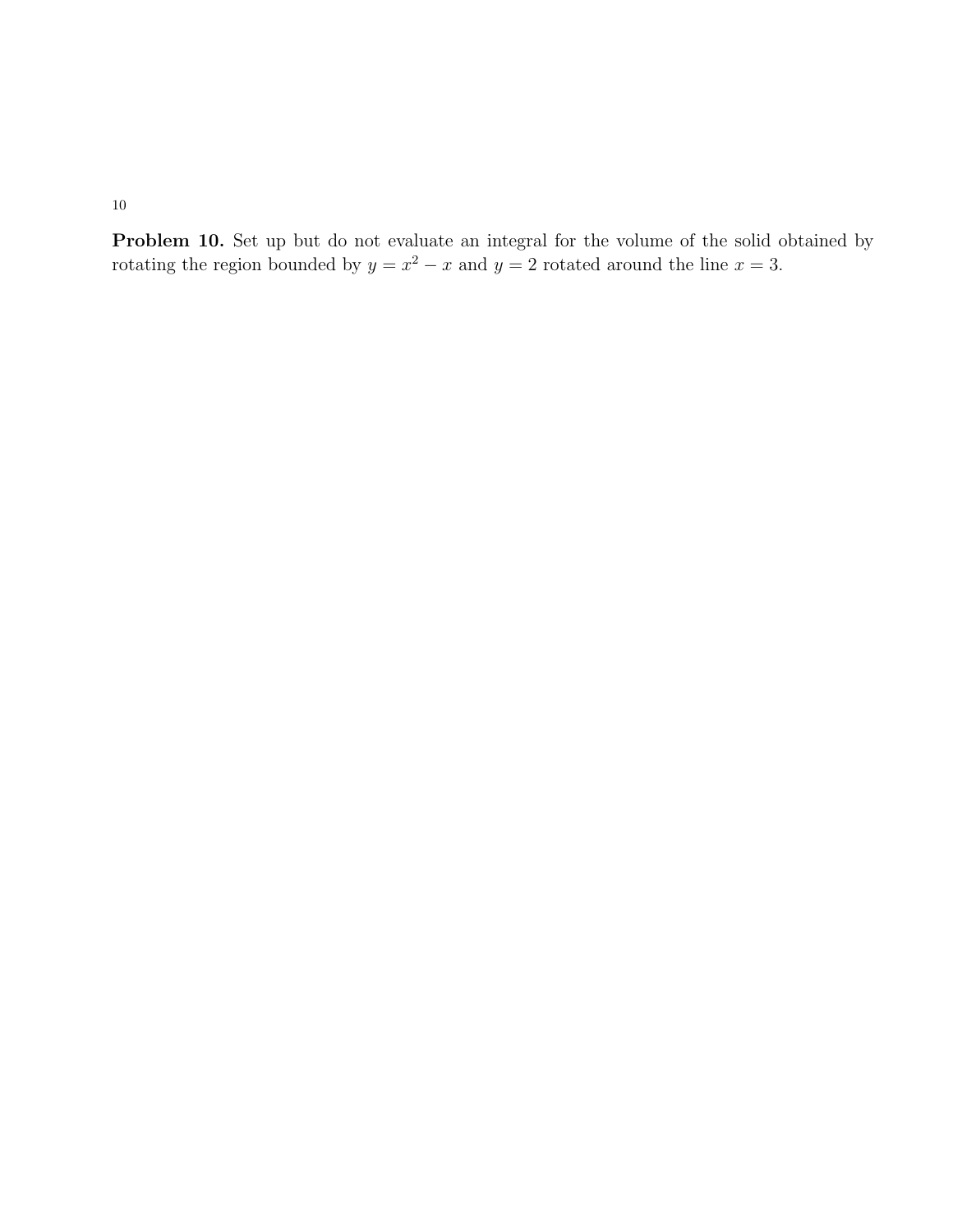Problem 11. 
$$
\int \frac{x^3}{(x^2+1)^8} dx
$$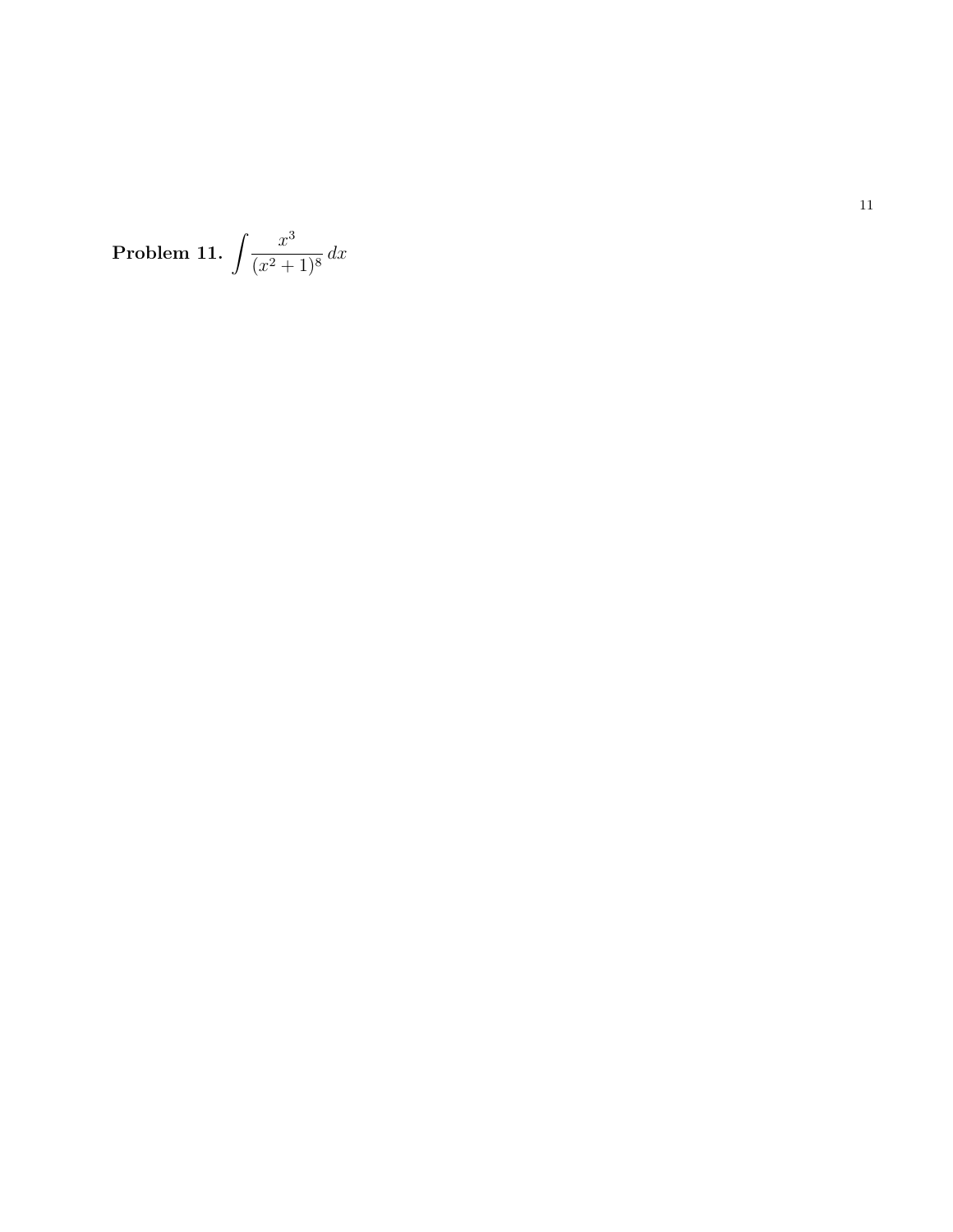**Problem 12.** Find the volume of the solid obtained by rotating the region bounded by  $y =$ √  $\overline{x},$  $y=2,$  and  $x=0$  around the  $y\textrm{-axis}.$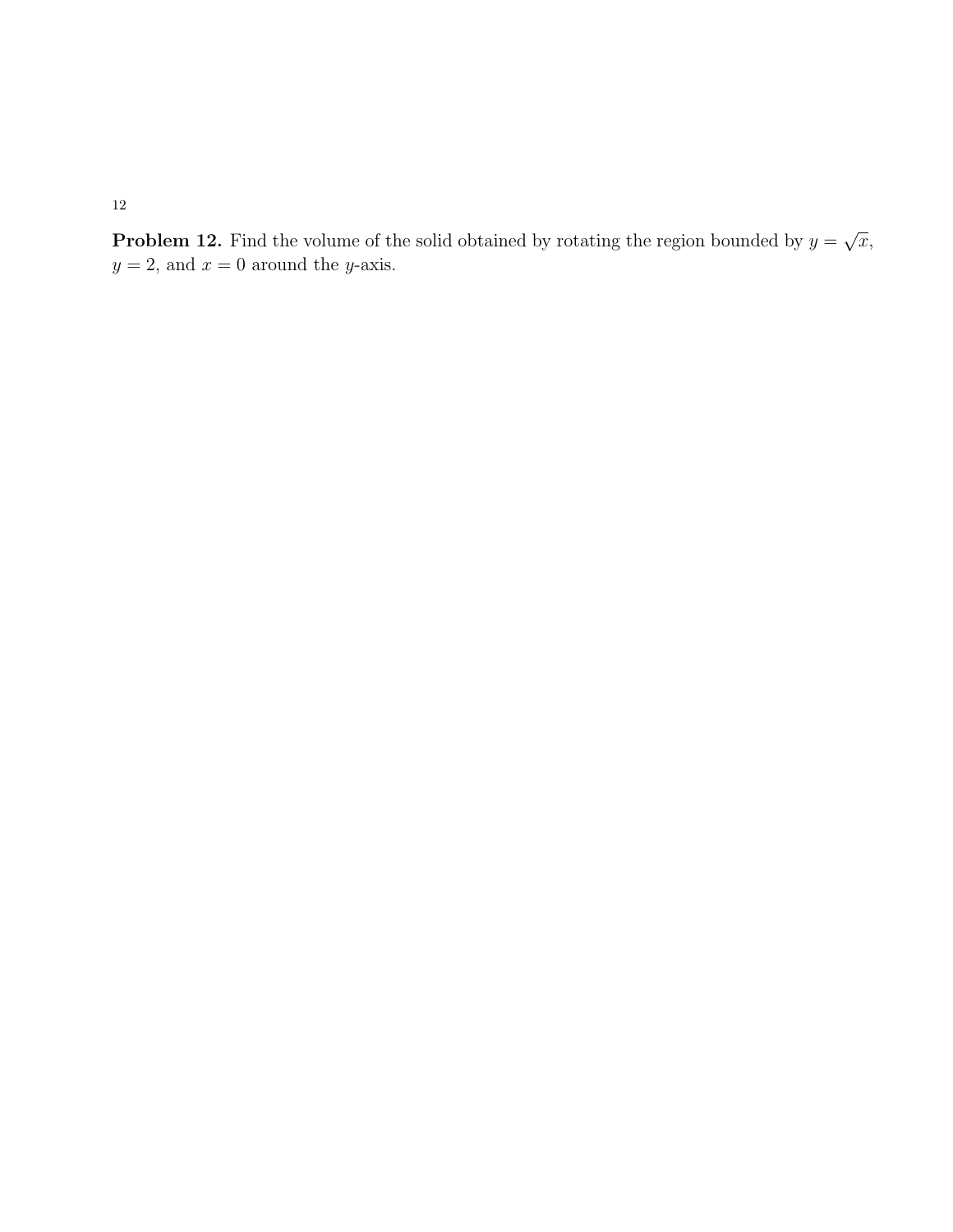**Problem 13.**  $\int \tan^6 x \sec^4 x dx$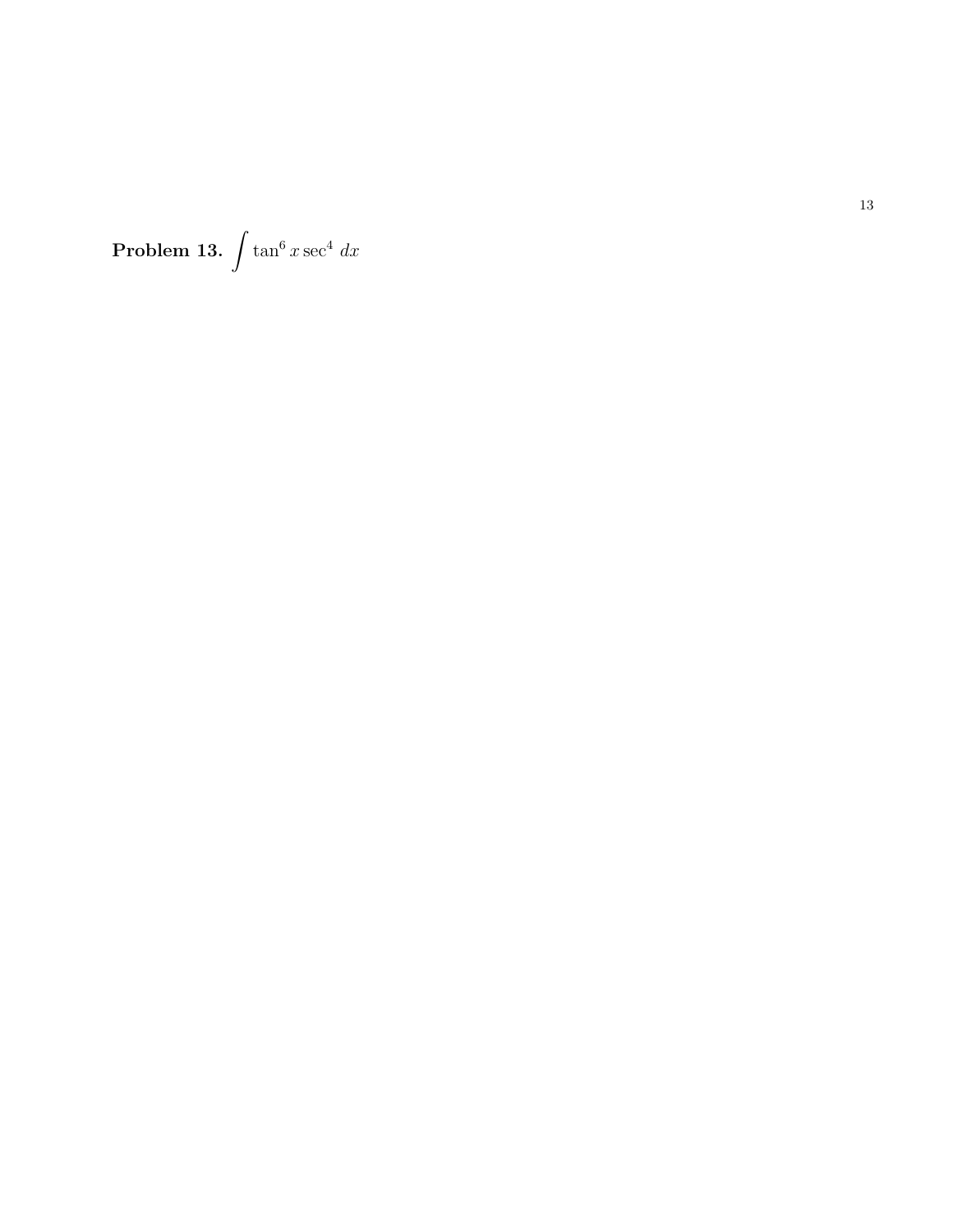$14\,$ 

**Problem 14.**  $\int_0^{\pi/6} \sin^2(5x) dx$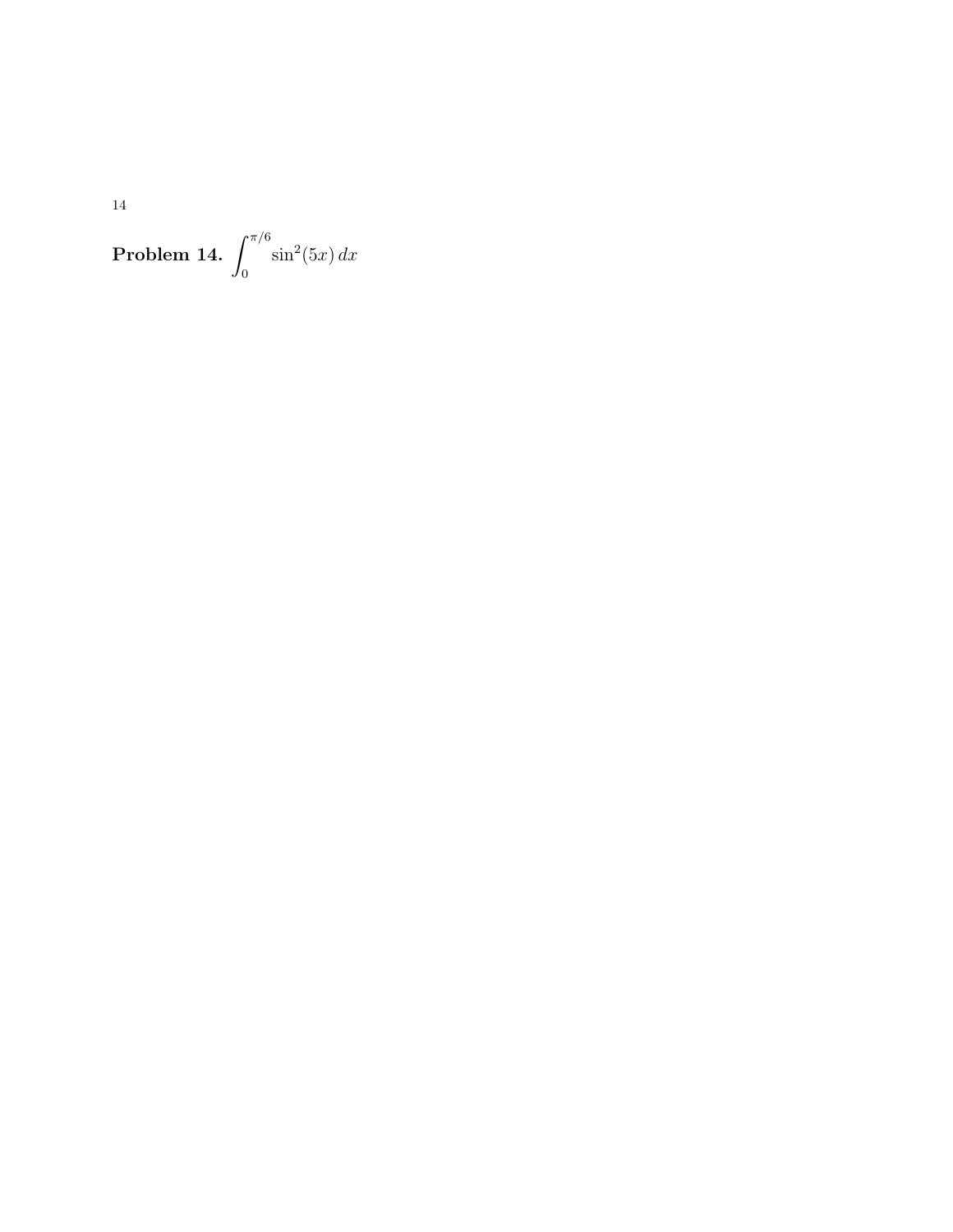**Problem 15.** Find  $\int e^x \sin(8x) dx$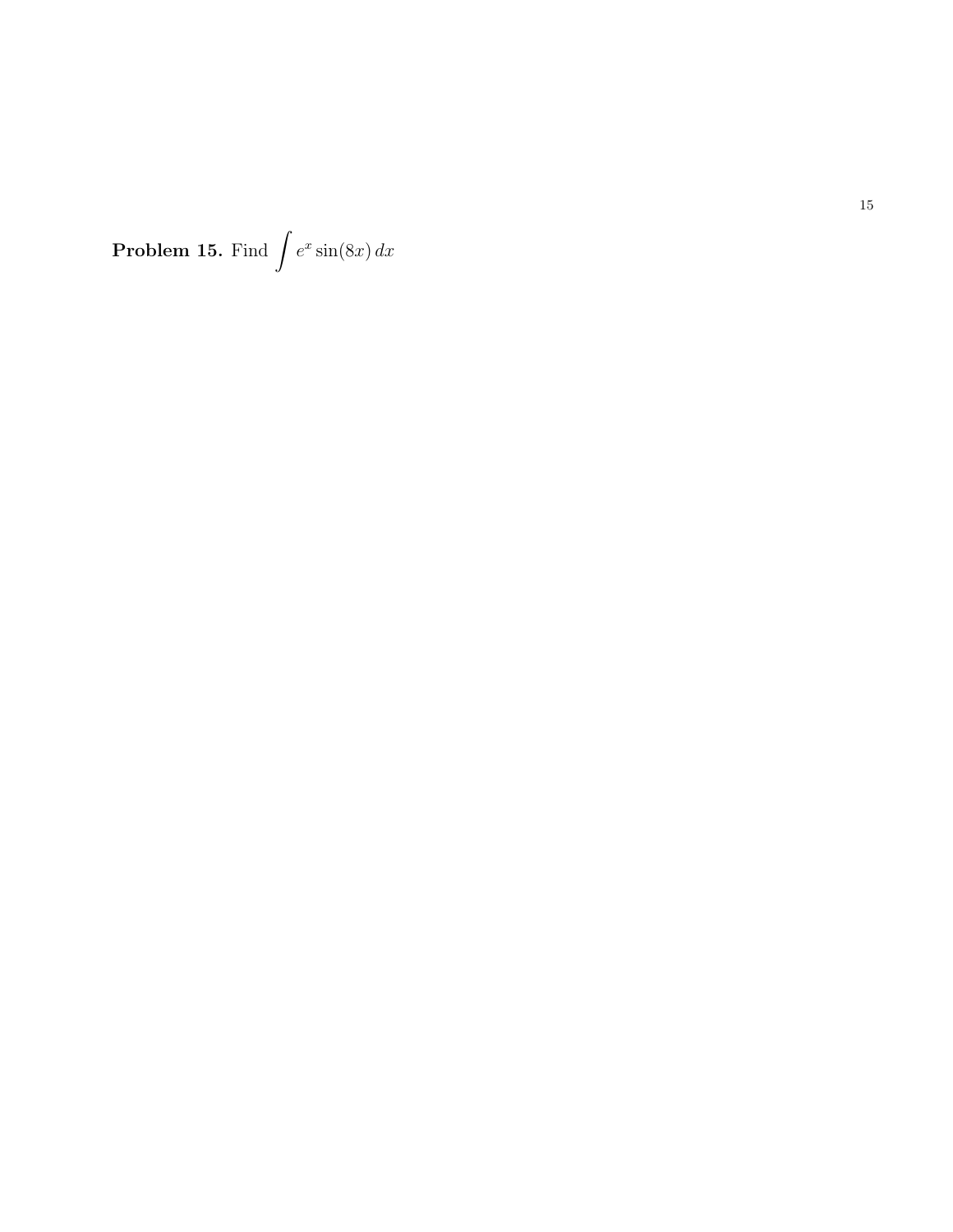Problem 16. A bucket attached to a 20 pound rope is used to draw water out of an 80 ft well. The bucket weighs 1 pound and holds 26 pounds of water. How much work is done in drawing up one full bucket of water?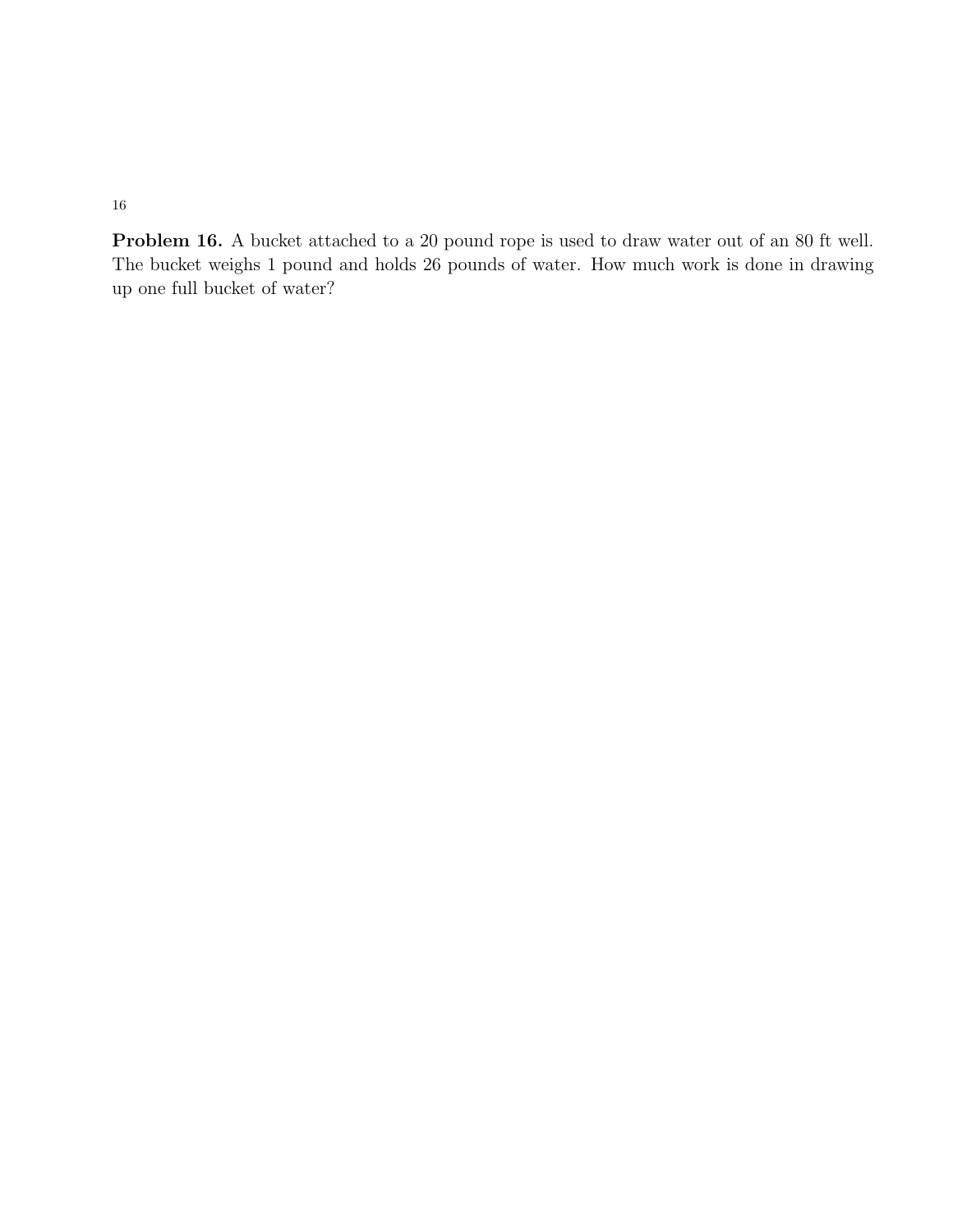**Problem 17.** Consider the region R bounded by  $y = x^3$ ,  $y = 8$ , and  $x = 0$ . Suppose a tank is in the shape of the region  $R$  revolved around the y-axis, and the units are measured in meters. If the tank is filled with water to a depth of 3 m, set up but do not evaluate an integral that gives the work done in pumping all the water out of a 1 m high spout. Use  $\rho g$  for the weight density of water.